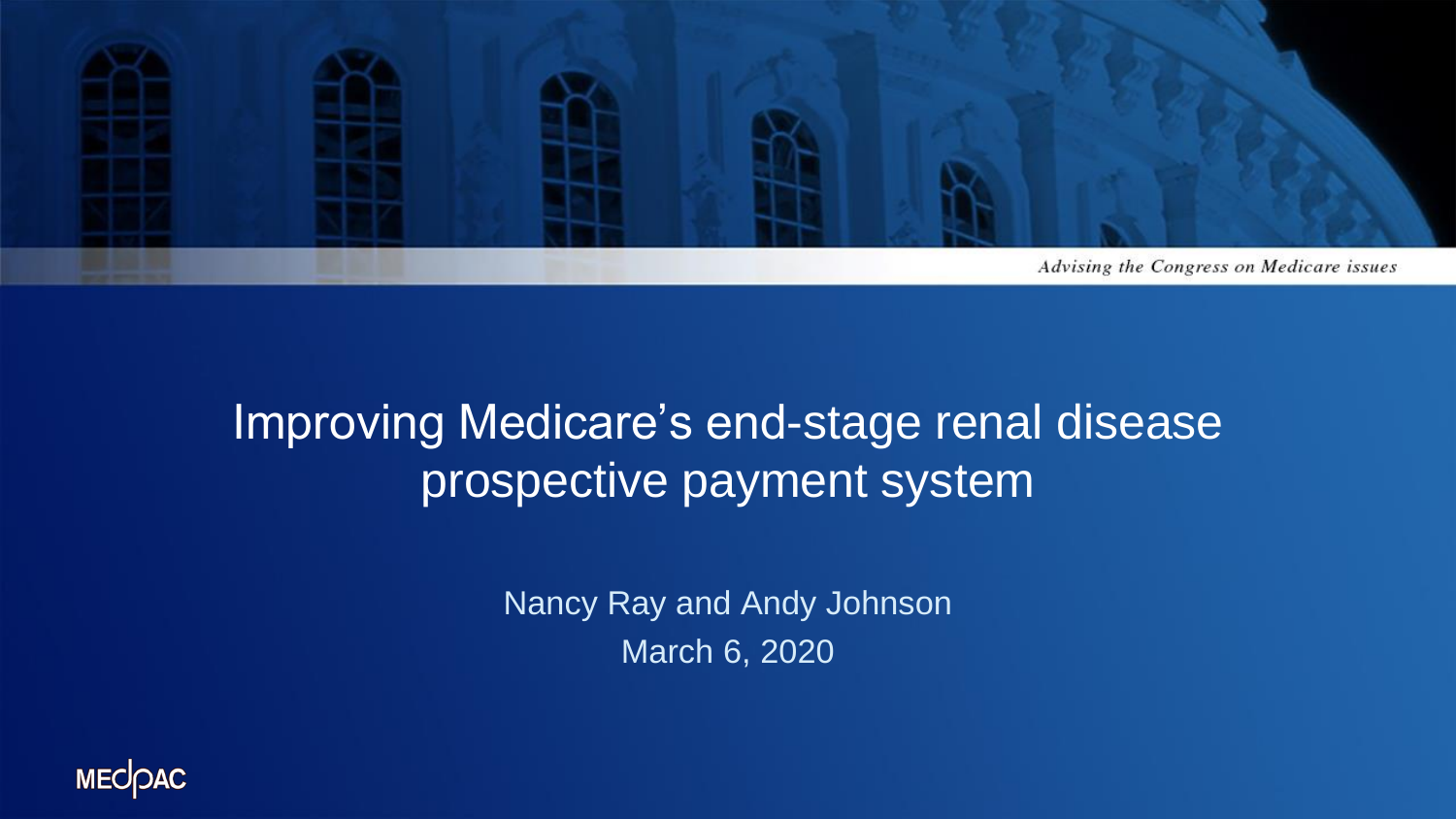## Presentation overview

- **Background on ESRD PPS**
- Overview of how Medicare pays for new dialysis drugs
- Policy option: Eliminating the transitional drug add-on payment adjustment (TDAPA) for new ESRD drugs in an existing ESRD functional category
- Overview of how Medicare pays dialysis facilities that are low-volume and located in rural areas
- Policy option: Replacing the low-volume and rural payment adjustments with a single payment adjustment that targets low-volume and isolated facilities
- Chairman's draft recommendations

**MECOAC** Transitional drug add-on payment adjustment (TDAPA). Prospective payment system (PPS).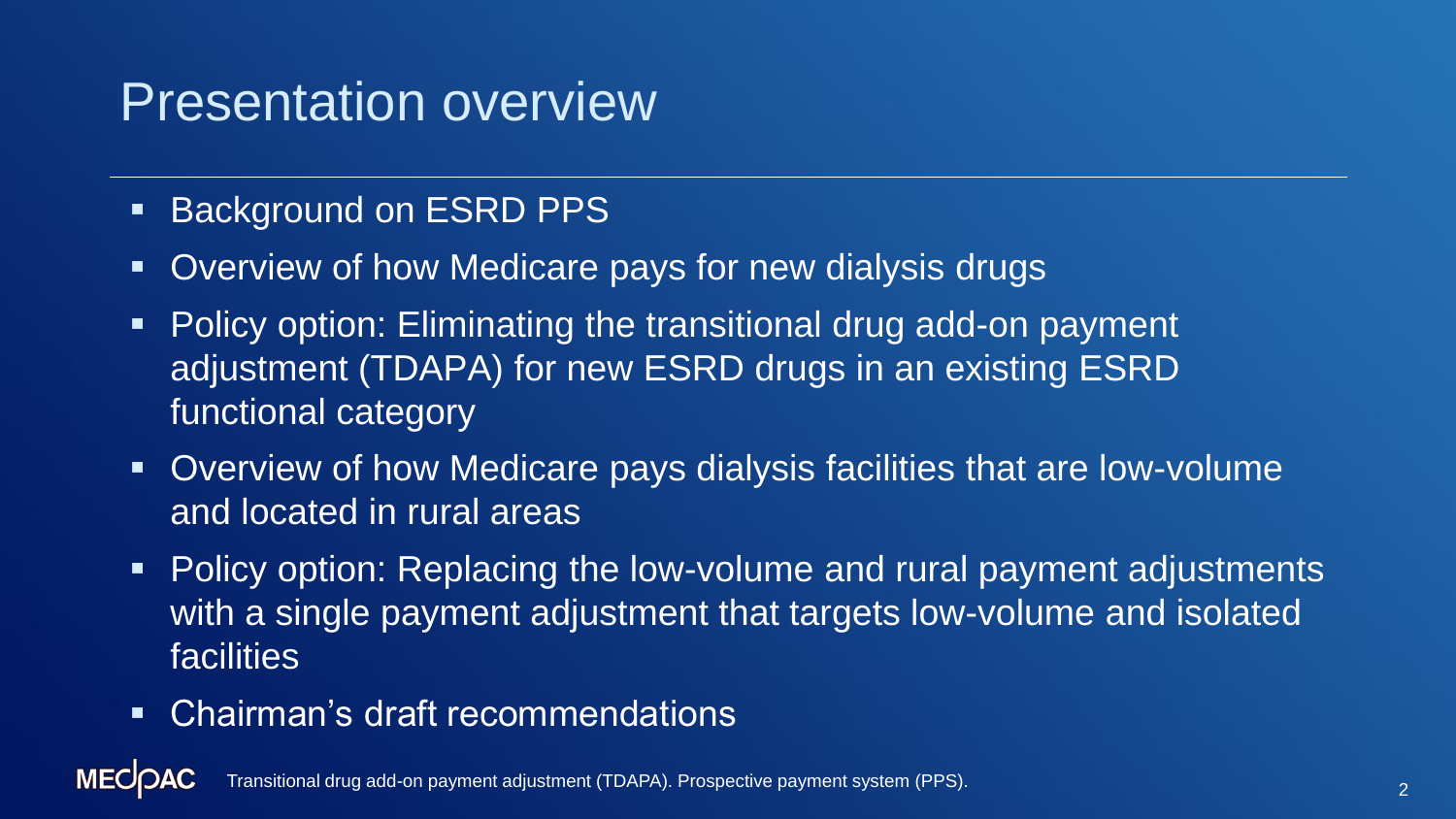### ESRD PPS implemented in 2011

- Expanded payment bundle includes ESRD-related drugs and laboratory tests that were previously paid separately
- To implement the bundle, CMS categorized ESRD drugs in *11 ESRD functional categories*
- Facility-level adjustments: low volume, rural location, and labor costs
- Patient-level adjustments: Age, body mass index, body surface area, time since dialysis onset, acute and chronic comorbidities
- Added on to the base rate: Payments for self-dialysis training and outliers; transitional drug add-on payments for calcimimetics

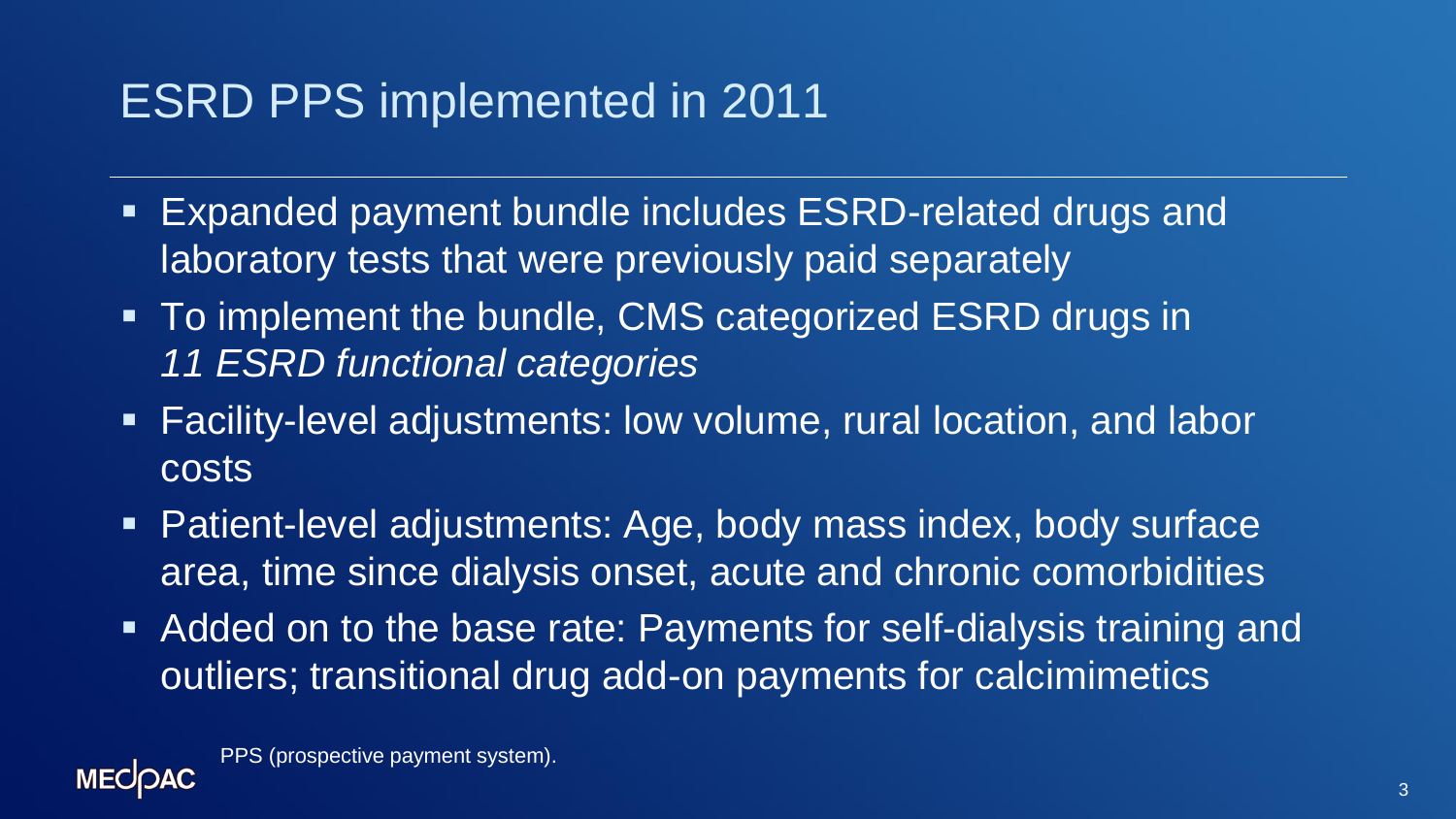### Overview of how Medicare pays for new ESRD drugs under a TDAPA policy

| <b>New ESRD-related drugs that:</b>                                   | Are <i>not</i> in an existing<br><b>functional category</b> | Are in an existing<br><b>functional category</b> |
|-----------------------------------------------------------------------|-------------------------------------------------------------|--------------------------------------------------|
| Initial policy year                                                   | 2016                                                        | 2020                                             |
| How is payment set?                                                   | <b>ASP</b>                                                  | <b>ASP</b>                                       |
| Length of add-on payment period                                       | At least 2 years                                            | 2 calendar years                                 |
| Is the ESRD PPS base rate updated<br>at end of add-on payment period? | <b>Yes</b>                                                  | <b>No</b>                                        |

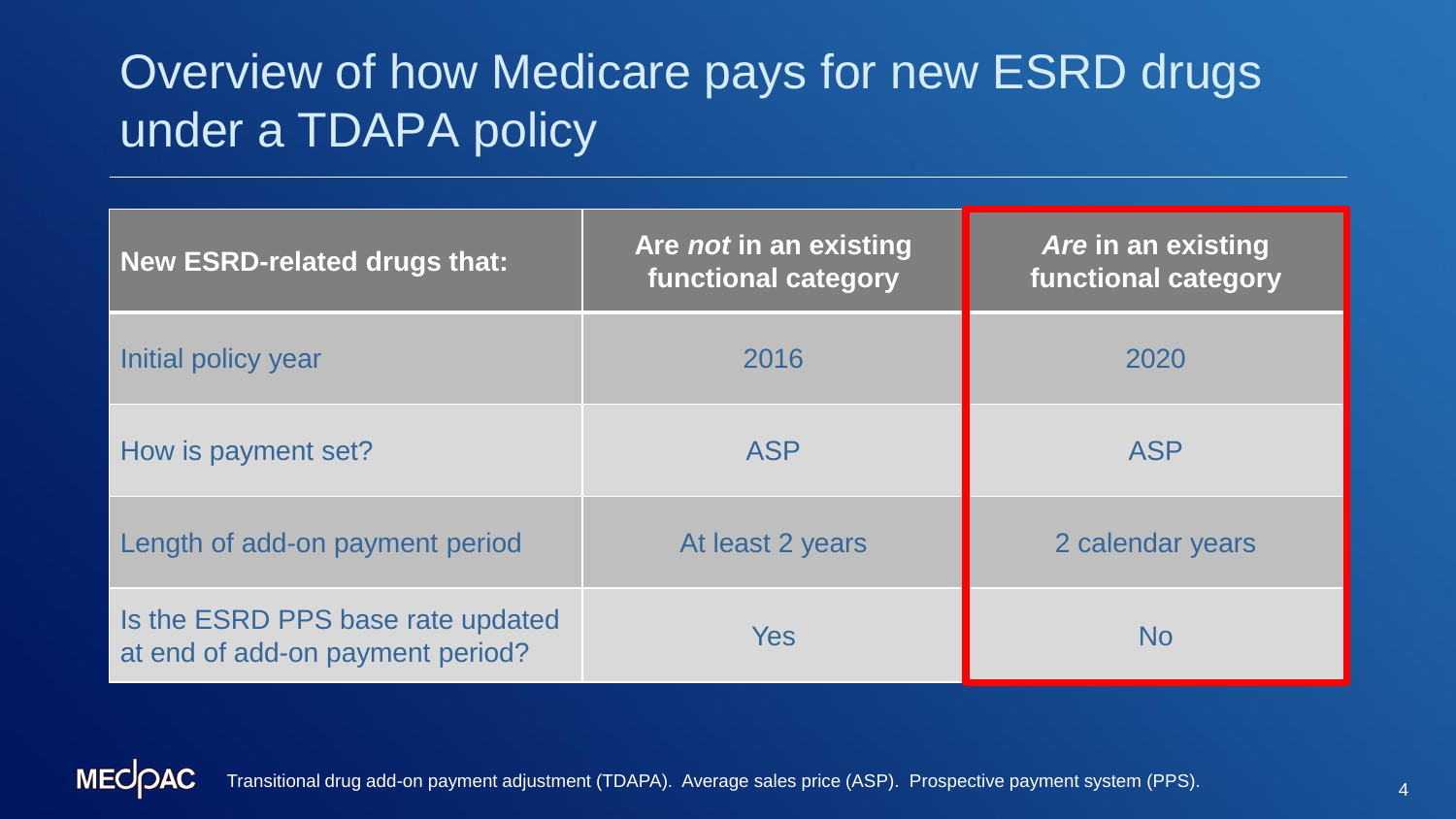# Issues with the TDAPA policy for new drugs in an existing ESRD functional category

- Paying separately for drugs in a functional category temporarily unbundles the ESRD bundle
	- **Inhibits competition among drugs in the same functional category**
	- Fails to provide an incentive to reduce new drug launch prices
	- Prior to TDAPA, an ESA was introduced directly into the bundle in 2015: One-quarter of patients switched in the first year and ESA costs declined
- TDAPA payment is duplicative of bundled payment
	- **TDAPA covers full cost of the new drug in addition to the payment for the** functional category already included in the base rate
	- **Paying TDAPA on a per unit basis in addition to the bundle increases the** incentive to provide TDAPA-covered drugs and may promote their overuse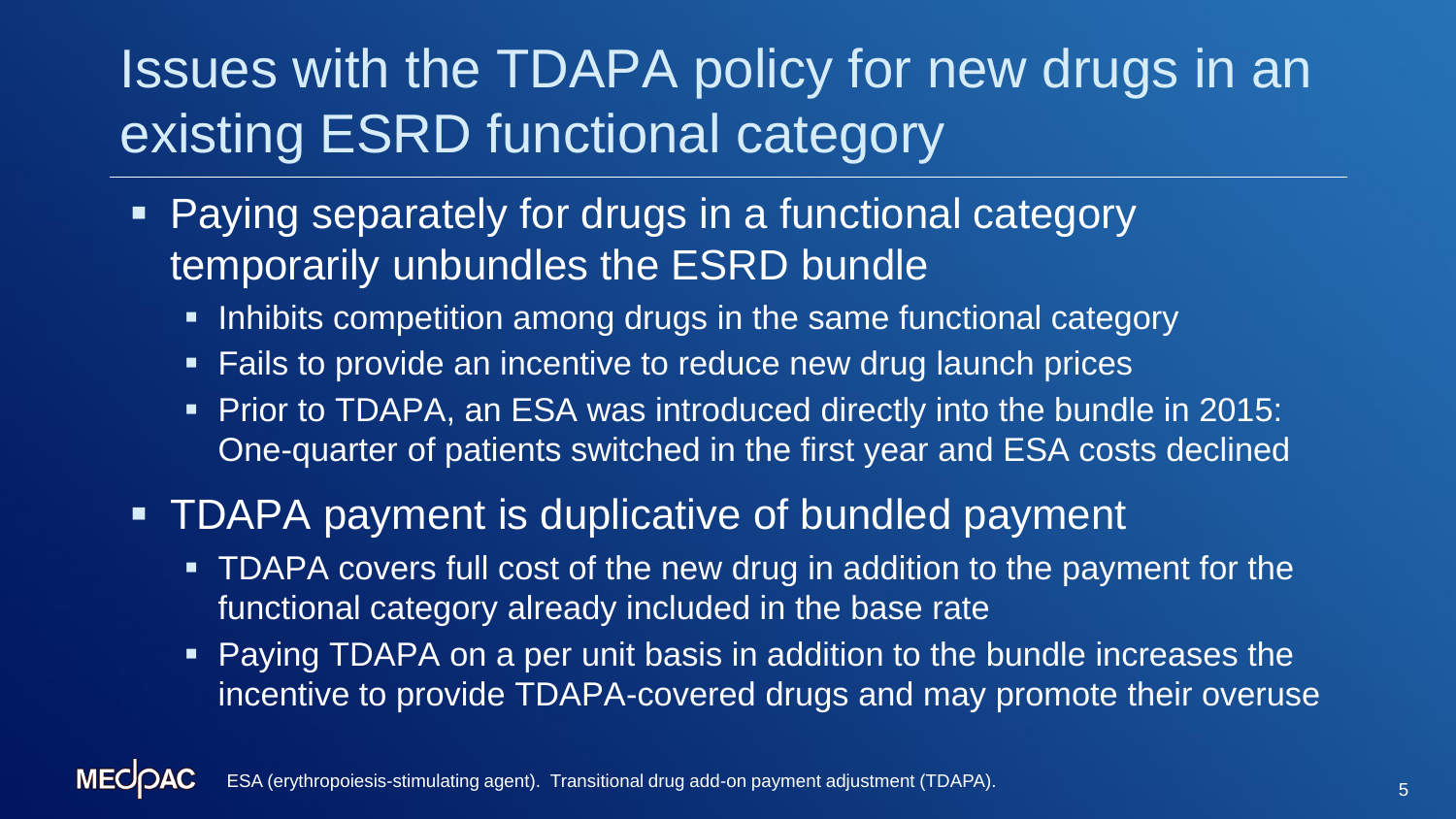# Policy option: Eliminate the TDAPA for new ESRD drugs in an existing functional category

- At market entry, new ESRD drugs in an existing functional category would be included in the payment bundle
- No concurrent update to the base payment rate
- Monitor payment adequacy of Medicare's ESRD payments to identify need for rebasing
- **EXA) In Maintain the TDAPA for new dialysis drugs that do not fit into** an ESRD functional category and for calcimimetics

Transitional drug add-on payment adjustment (TDAPA).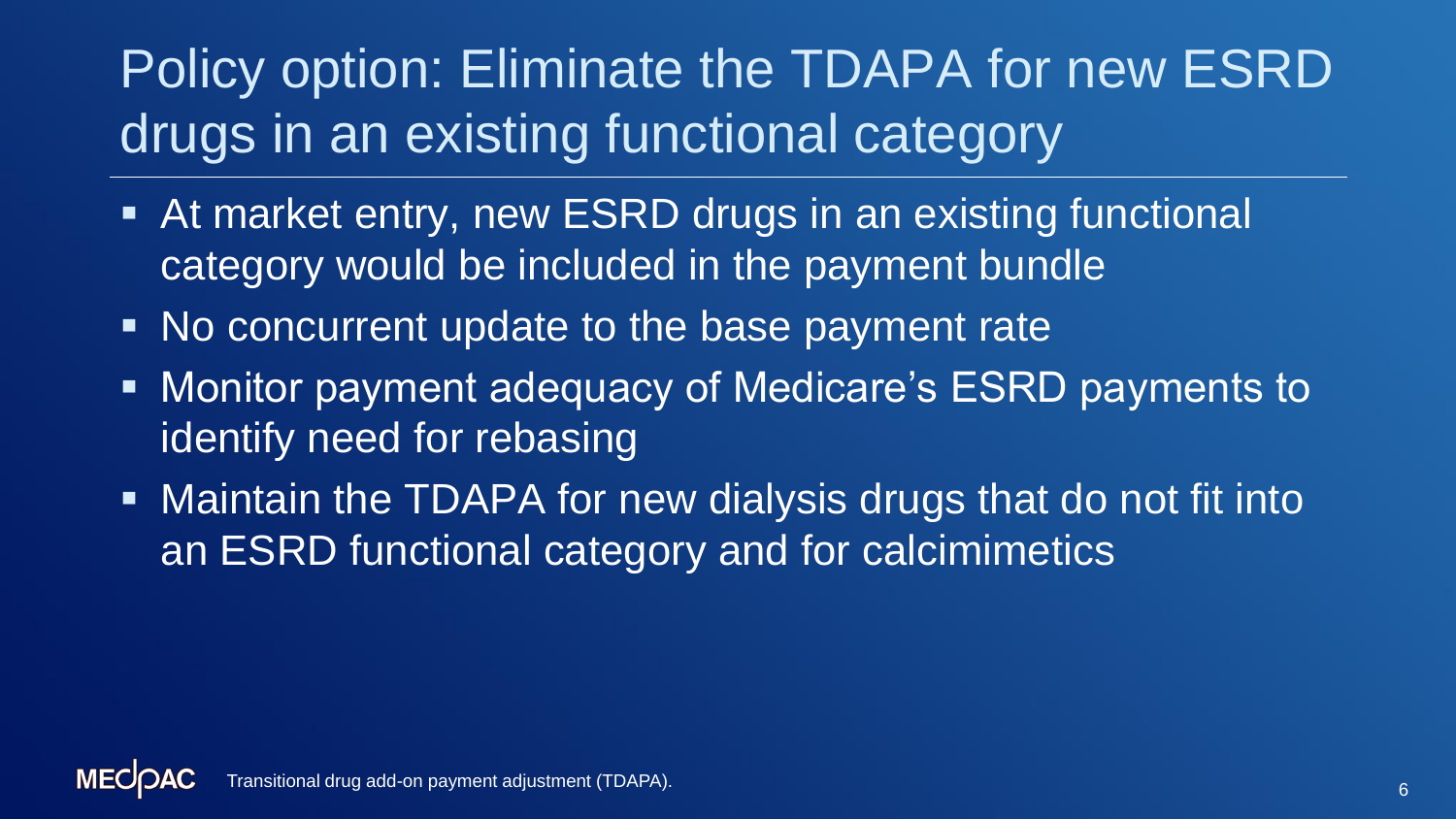# Payment for low-volume and isolated facilities

- Why modify current low-volume and rural payment adjustment factors?
	- Concern about Medicare financial performance of low-volume dialysis facilities necessary to ensure beneficiary access to care
	- Design of low-volume payment adjustment (LVPA) and rural payment adjustment does not meet Commission principles on rural payment adjustments (2012)
		- Protect low-volume *and* isolated facilities critical to beneficiary access
		- Adjustment magnitude should be empirically justified
		- Adjustments should encourage provider efficiency

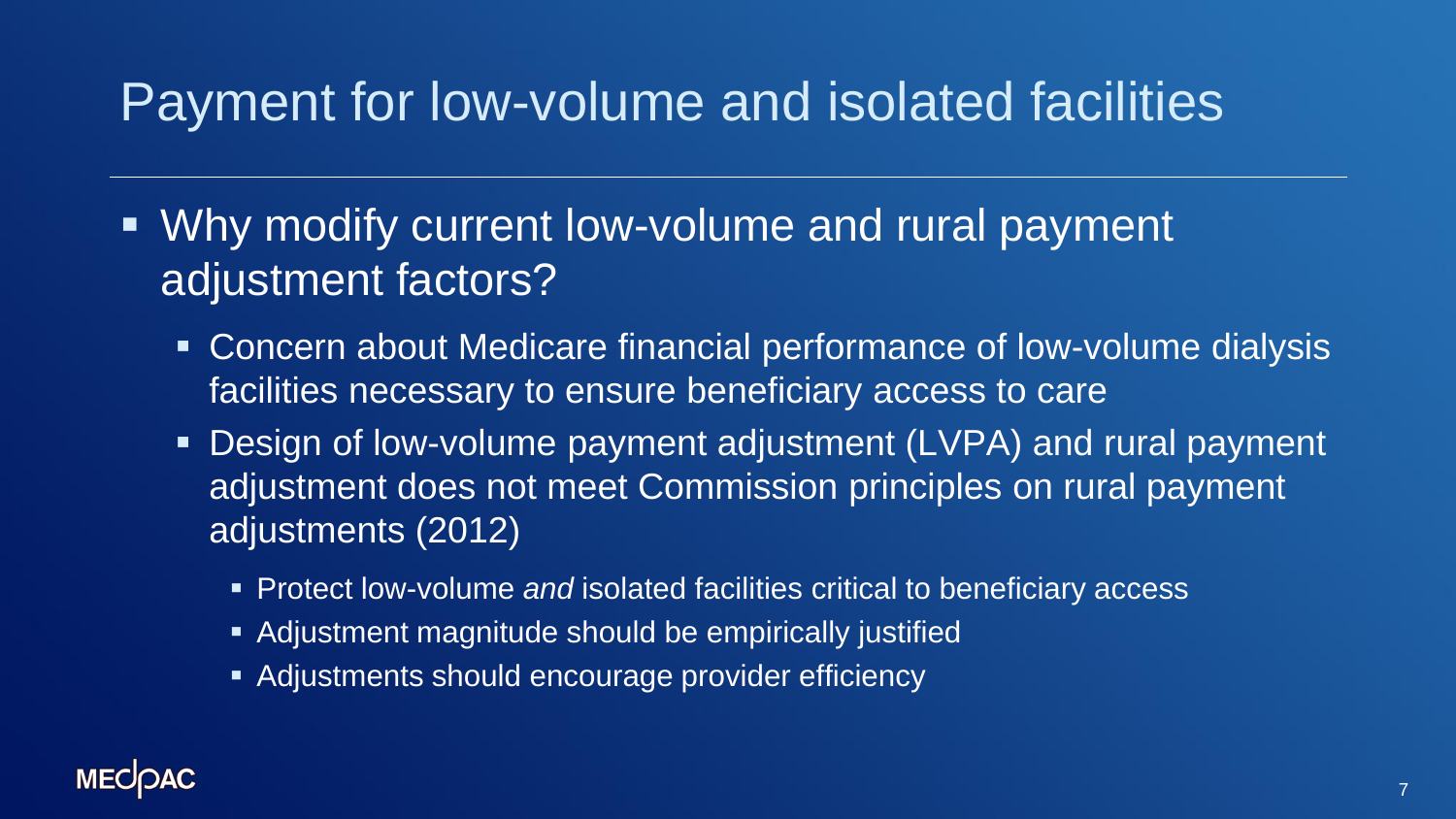## LVPA does not target isolated and low-volume facilities

#### **ELVPA criteria:**

- Base rate of LVPA facilities is increased by 23.9 percent
- Furnished less than 4,000 treatments in each of the 3 years before the payment year in question
- Distance to nearest facility only considered for facilities under common ownership and within 5 miles of each other

#### ■ Concerns with design of LVPA:

- Single threshold may encourage limiting treatment or inaccurate reporting
- Does not address higher costs at facilities with 4,000 to 6,000 treatments
- Does not target isolated facilities, 40 percent within 5 miles of another facility



Low volume payment adjustment (LVPA). Estimates are preliminary and subject to change.

*Source:* MedPAC analysis of claims and cost reports submitted by dialysis facilities to CMS, CMS's Dialysis Facility Compare file, and CMS's impact analysis for the calendar year 2019 ESRD PPS final rule.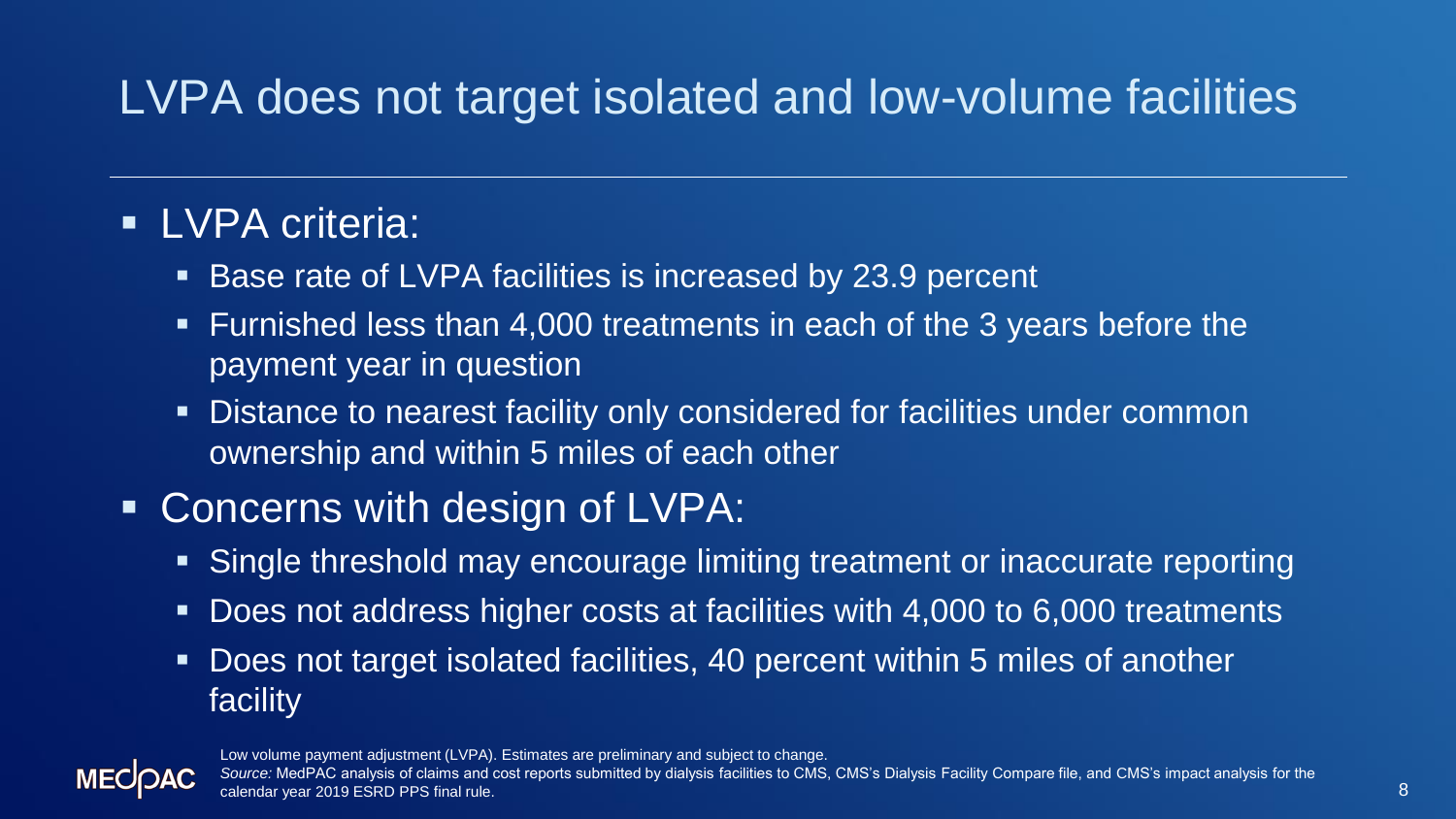# Rural adjustment does not target low-volume and isolated facilities

- In 2017, 18 percent of facilities received a 0.8 percent increase to their base rate for being located in a rural area
- Concerns with rural adjustment
	- About 30 percent of rural facilities were located within 5 miles of the nearest facility
	- About 50 percent of rural facilities were higher-volume, furnishing more than 6,000 treatments



Source: MedPAC analysis of claims and cost reports submitted by dialysis facilities to CMS, CMS's Dialysis Facility Compare file, and CMS's impact analysis for the calendar year 2019 ESRD PPS final rule. Data are preliminary and subject to change.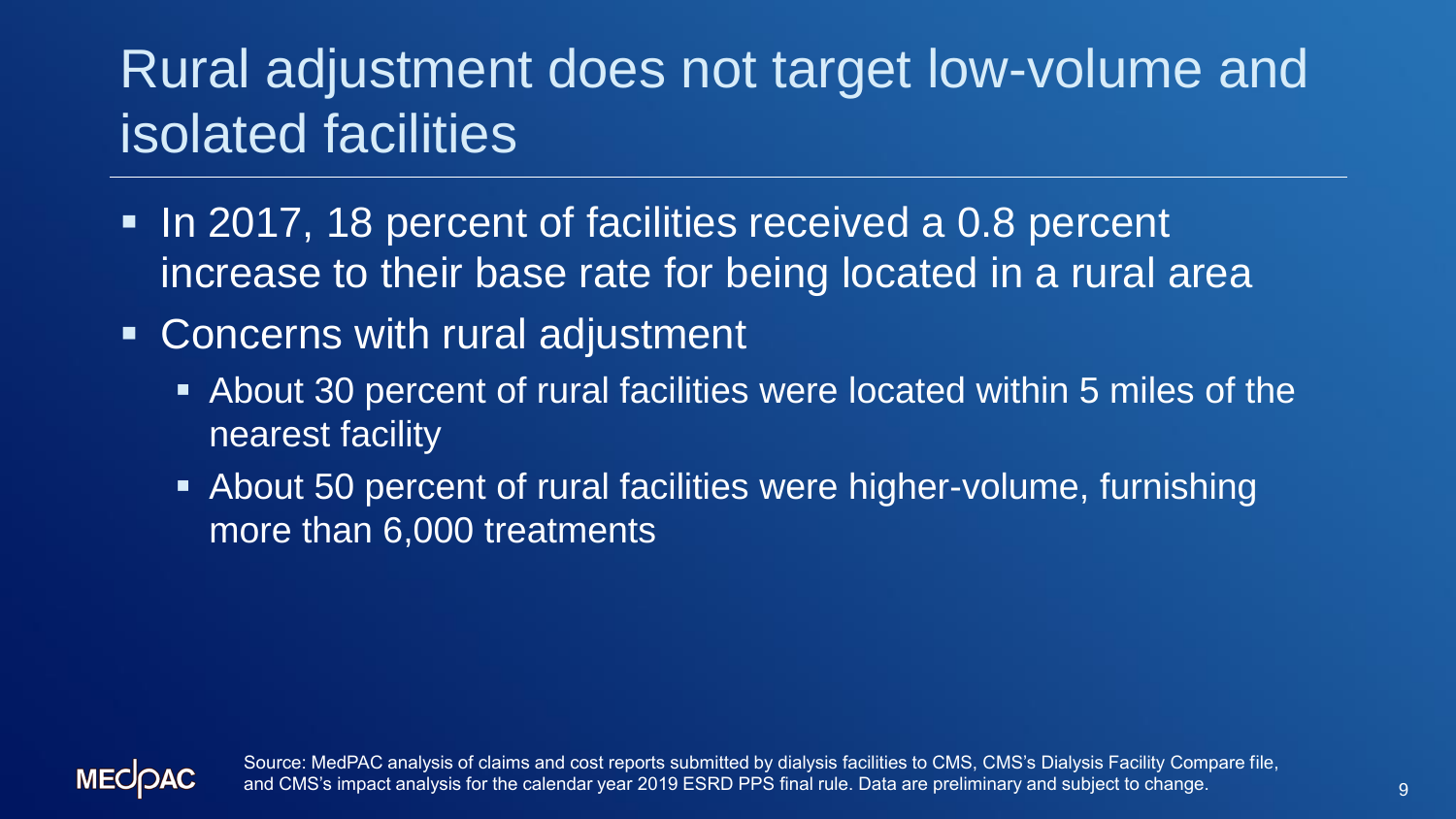## Policy option: Replace the current low volume and rural payment adjustments with a single adjustment

- **The low-volume and isolated (LVI) payment adjustment would** target facilities that are both low-volume and isolated
- To model the LVI adjustment:
	- **Eacility must be isolated** 
		- Farther than 5 miles from nearest facility (regardless of ownership)
	- Facility must exhibit low volume over three preceding years
		- Provide up to 6,000 treatments per year

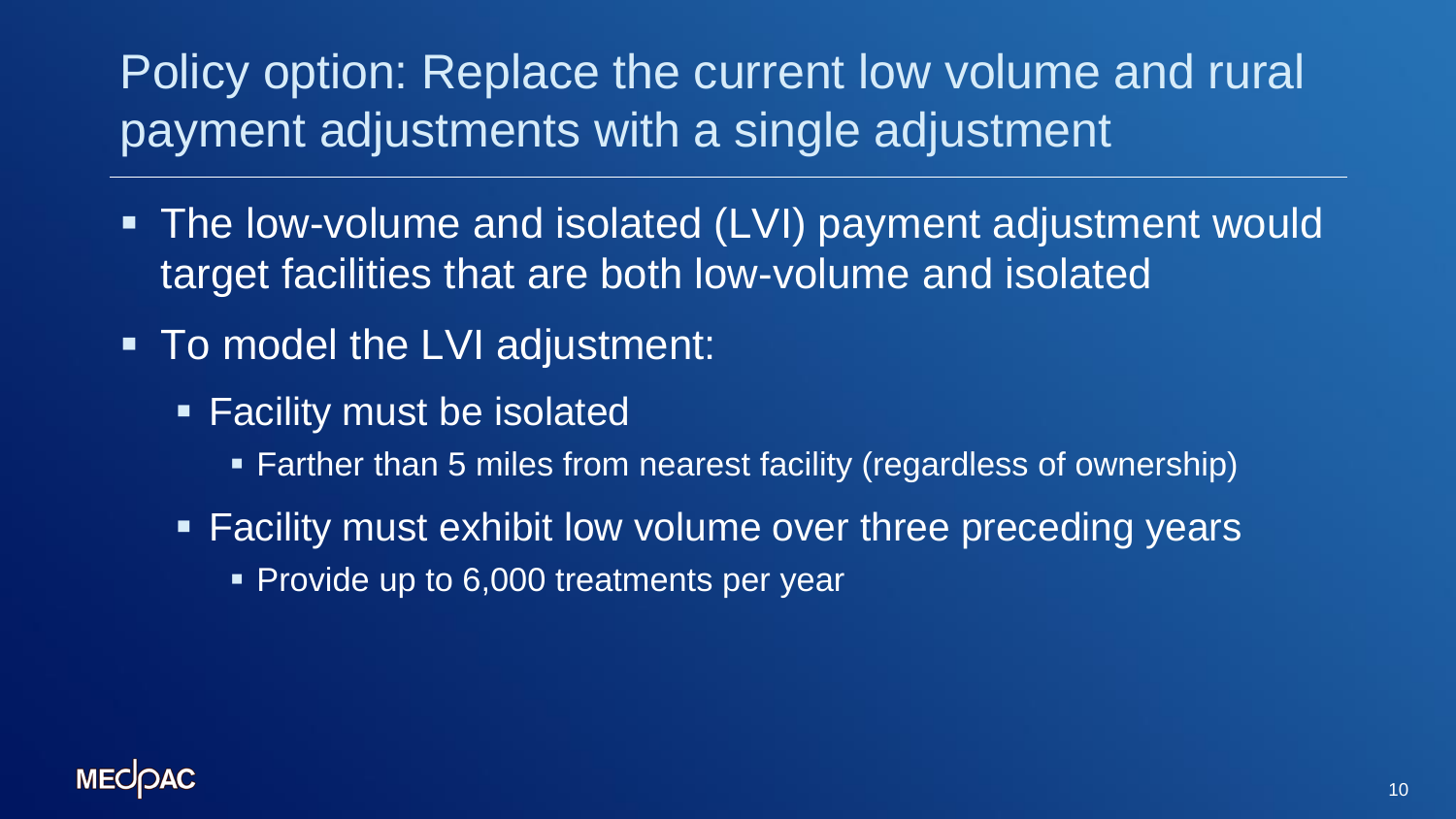### Policy option would redistribute some payments from non-isolated and high-volume facilities



**MECOAC** 

Note: (LVPA) low-volume payment adjustment. (LVI) Low-volume and isolated. Analysis includes freestanding facilities (excludes hospital-based facilities). Source: MedPAC analysis of claims and cost reports submitted by dialysis facilities to CMS. *Preliminary and subject to change.*